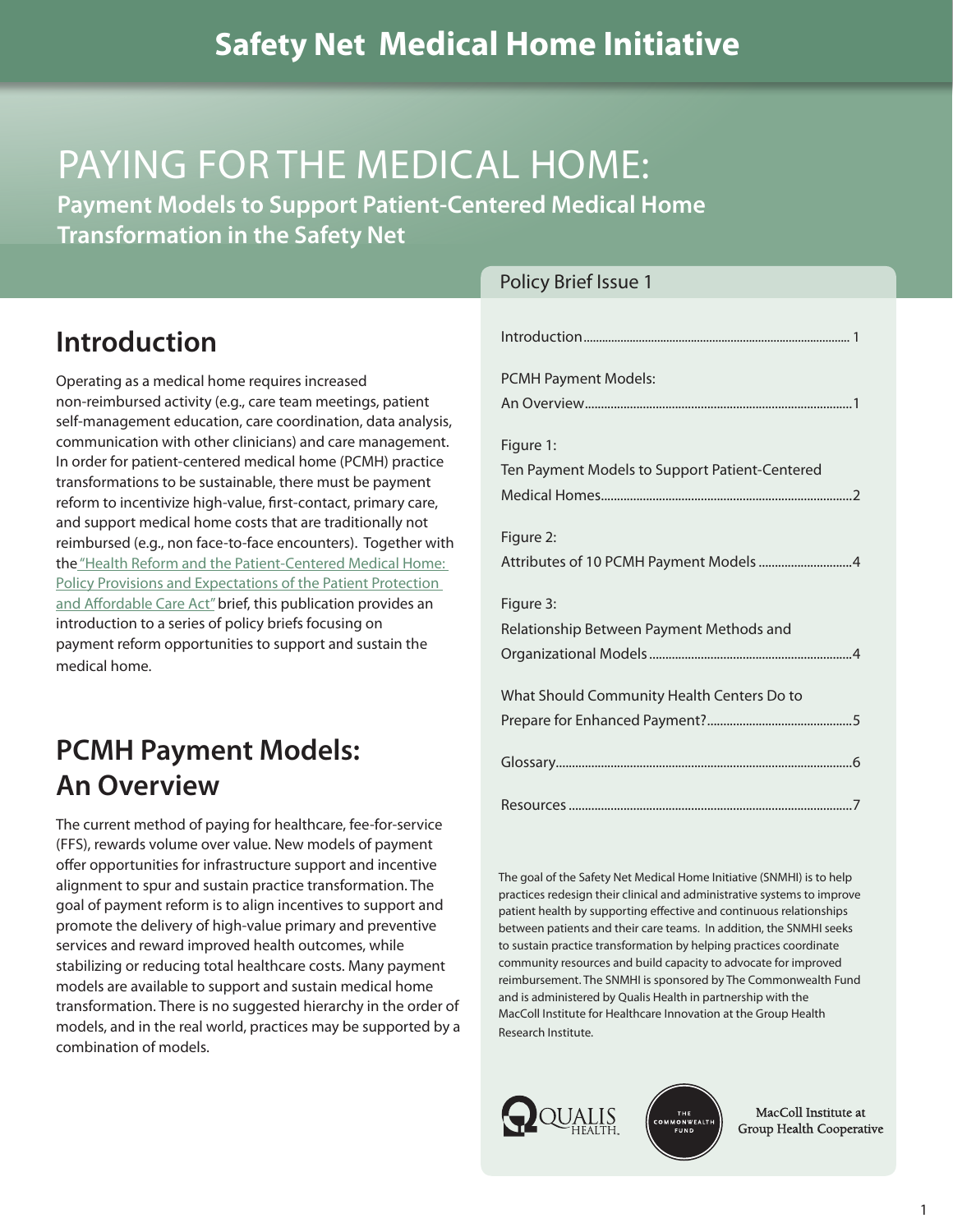<span id="page-1-0"></span>The following 10 payment models are ways to support enhanced PCMH payment.

#### **Figure 1: Ten Payment Models to Support Patient-Centered Medical Homes**

| $\mathbf{1}$   | FFS with new codes for PCMH services<br>Payment for non-traditionally reimbursed codes, such as T codes; new HCPCS codes were created for medical home<br>payments effective 1-1-10 (HCPCS T1017 pays for targeted case management).                                                                                                                   |
|----------------|--------------------------------------------------------------------------------------------------------------------------------------------------------------------------------------------------------------------------------------------------------------------------------------------------------------------------------------------------------|
| $\overline{2}$ | FFS with higher payment levels<br>Enhanced rates paid to qualifying practices.                                                                                                                                                                                                                                                                         |
| 3              | FFS with lump sum payments<br>Periodic lump sums are paid to qualifying practices; lump sum payment often covers pre-work and/or recognition of<br>NCQA PPC®-PCMH™ achievement.                                                                                                                                                                        |
| $\overline{4}$ | FFS with PMPM payment<br>PMPM fee is often referred to as a "monthly care coordination payment" and can cover care management, care<br>coordination, and/or Rx consultations paid to PCPs or PCP networks.                                                                                                                                             |
| 5              | FFS with PMPM payment and P4P<br>PMPM fee is often referred to as a "monthly care coordination payment" and P4P is based on predetermined outcome or<br>process measures.                                                                                                                                                                              |
| $6\,$          | FFS with PMPY "shared savings" payment<br>Shared savings model which is informed by internal return-on-investment (ROI) analysis.                                                                                                                                                                                                                      |
| $\overline{7}$ | FFS with lump sum payments, P4P, and shared savings<br>Practices do not need to meet any criteria for lump sum payment, but practices that meet quality metrics qualify for<br>shared savings, roughly adjusted for patient case mix.                                                                                                                  |
| 8              | FFS with PMPY payment and shared savings<br>Includes an initial lump sum infrastructure investment, FFS payment, and an evaluation of savings; the next year (or step)<br>assesses a prospective disease management (DM) PMPY payment (billed by S code) informed by the savings evaluated<br>from year 1 pilot, with FFS payment plus shared savings. |
| 9              | <b>Comprehensive payment with P4P</b><br>Risk adjusted PMPM comprehensive payment covers all primary care services; payments support investment in medical<br>home systems to improve care, unlike traditional primary care capitation.                                                                                                                |
| 10             | <b>Grants</b><br>Provider sites receive a grant to support PCMH transformation.                                                                                                                                                                                                                                                                        |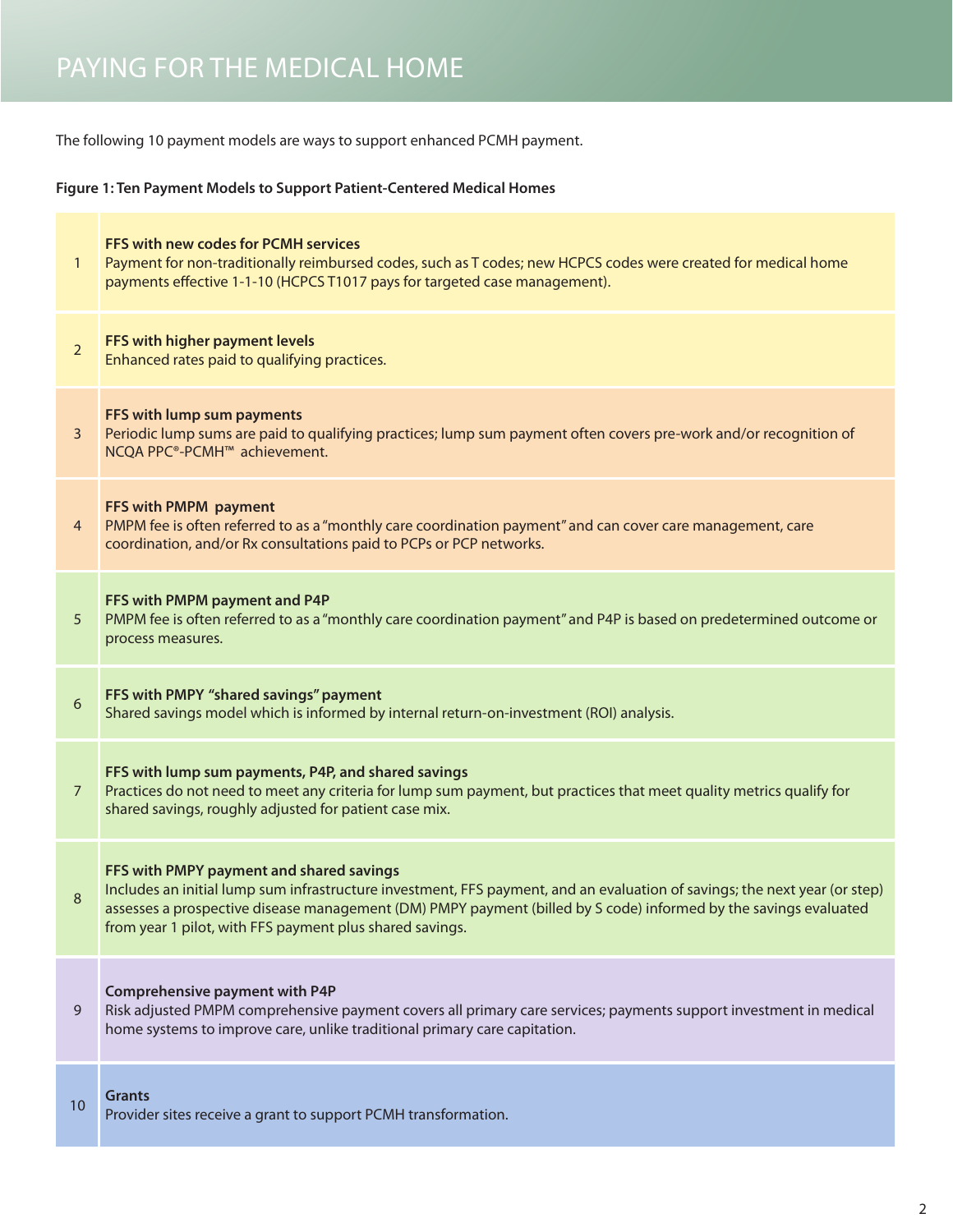In an effort to understand how these 10 payment models relate, we can break them down into five different payment models: FFS with adjustments, FFS plus, shared savings, comprehensive, and grant-based payments.

**FFS with Adjustments Model:** FFS with discrete codes and FFS with higher payment levels comprise the "FFS with Adjustments'' model. Texas Medicaid<sup>1</sup> demonstrates the FFS with adjustments model in their initiative to pay for traditionally non-reimbursed care management services for children (Texas Medicaid Health Steps EPSDT program).

**FFS Plus Model:** The second category is comprised of "FFS Plus" payments, which include FFS with lump sum payments, FFS with a PMPM payment, and FFS with a PMPM payment and P4P. EmblemHealth<sup>2</sup> and Colorado's Multi-Payer Initiative<sup>3</sup> are examples of the FFS with PMPM payment and P4P model (in this example, the PMPM payment incentivizes care management). This payment model is endorsed by the Patient-Centered Primary Care Collaborative (PC-PCC) and several physician professional associations.

**Shared Saving Model:** This category encompasses all models that include a shared savings component, for example FFS with PMPY shared savings payments; FFS with lump sum payment, P4P, and shared savings; and FFS with PMPY and shared savings. To illustrate, a practice could be made eligible for FFS with lump sum payment, P4P, and shared savings; in this example, the lump sum payment, offered as a forgivable loan, is only kept by the practice if it meets pre-determined

performance measures on time. In this model, practices that meet payer-specified quality metrics can qualify for 50/50 shared savings using a formula that roughly adjusts for case mix and compares expected expenditures against total practice cost. Pennsylvania has two programs using the FFS with lump sum payment, P4P, and shared savings model: the Northeast Regional Rollout of the Pennsylvania Chronic Care Initiative<sup>4</sup> and Geisinger Health Plan.<sup>5</sup>

**Comprehensive Payment Model:** This model is similar to a capitation model, but includes enhanced payment to support medical home systems. The Capital District Physician Health Plan of New York<sup>6</sup> is piloting this approach with risk-adjusted PMPM payments covering all primary care services with 15%–20% of annual payments based on performance and paid as a bonus.

**Grant-Based Payment:** The final category is grant-based payment enhancements. An example of this payment model is the Texas Medicaid Health Home Initiative for Children pilot1, in which pilot sites receive traditional FFS plus quarterly grants over a 24 month period. Grant payments are intended to cover all medical home transformation costs and are based on an approved budget.

Figure 3 on page 4 demonstrates the feasibility of payment reform methods for different-sized organizations and helps illustrate the challenges in making payment reform appropriate and beneficial to providers.

The more integrated a health care organization is, the larger the bundle of patient care for which they can assume responsibility.<sup>7</sup> In general, the assumption of risk in global or bundled payment models creates both financial opportunities and challenges. If a health center or private practice has a large enough patient population for statistical stability in cost and quality performance measures, it can succeed under the performance-based reimbursement models, including shared savings and global payment. In order to realize the financial benefits, providers must have strong leadership, good data management, strong medical home operations, and patient care management expertise for high-risk patients. When a provider group is not large enough to assume the risks associated with performance-based payment, it would need to be grouped with one or more other groups of providers for performance assessment purposes.

Under the health reform law, Medicare and Medicaid will both have bundled payment demonstrations in multiple states. The Medicaid demonstration will be based on bundled payments for an episode-of-care, supporting both hospital and physician services, and will be modeled in up to 8 states beginning in 2012. The Medicare pilot program will bundle payments for acute, post-acute care, and ambulatory conditions for 10 selected conditions, beginning in 2013.8 The infusion of federally led, global and bundled payment demonstrations may decrease the power and prevalence of FFS, both in the short term in states where the demonstrations occur, and, in the long term, at the national level.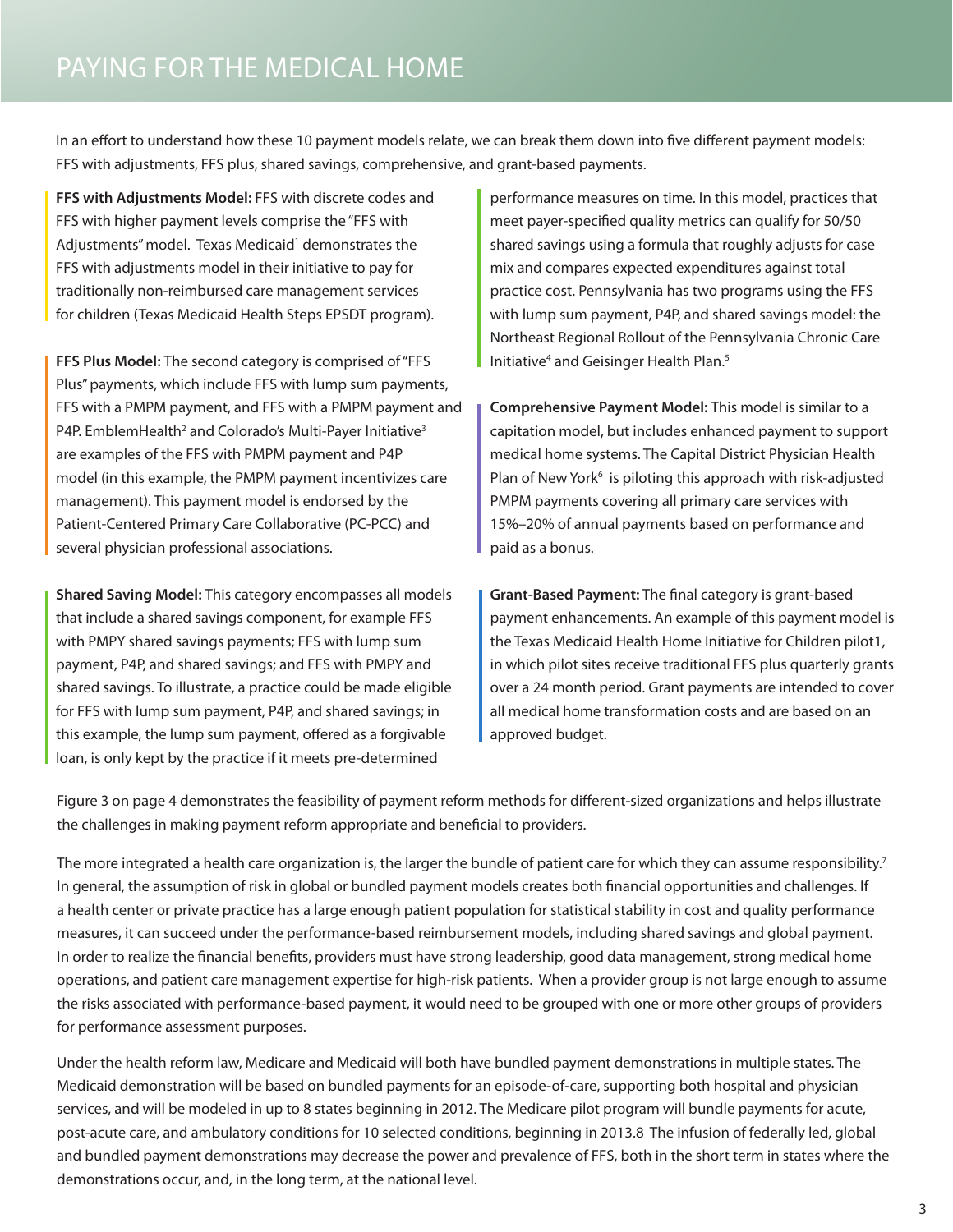<span id="page-3-0"></span>

| Figure 2: Attributes of 10 PCMH Payment Models         |              |                                     |                          |                                                                 |                                                         |                                 |                    |  |  |
|--------------------------------------------------------|--------------|-------------------------------------|--------------------------|-----------------------------------------------------------------|---------------------------------------------------------|---------------------------------|--------------------|--|--|
|                                                        |              | Feasible for Small<br>Practice Size | Includes Upfront Payment | Non-Billable Services<br>Financial Support<br>for Traditionally | Recognition or Certification<br>Typically Requires PCMH | Emphasizes Value<br>Over Volume | Simplifies Payment |  |  |
| 1. FFS with new codes                                  | ✓            | $\checkmark$                        |                          |                                                                 |                                                         |                                 |                    |  |  |
| 2. FFS with higher payment levels                      | $\checkmark$ | $\checkmark$                        |                          |                                                                 | $\checkmark$                                            |                                 |                    |  |  |
| 3. FFS with lump sum payments                          | $\checkmark$ | $\checkmark$                        | $\checkmark$             | $\checkmark$                                                    | ✓                                                       |                                 |                    |  |  |
| 4. FFS with PMPM payment                               | $\checkmark$ | $\checkmark$                        | $\checkmark$             | $\checkmark$                                                    | $\checkmark$                                            |                                 | ✓                  |  |  |
| 5. FFS with PMPM payment and P4P                       | ✓            | $\checkmark$                        | $\checkmark$             | $\checkmark$                                                    | ✓                                                       | $\checkmark$                    |                    |  |  |
| 6. FFS with PMPY payment                               | $\checkmark$ | $\checkmark$                        |                          | $\checkmark$                                                    | $\checkmark$                                            |                                 | ✓                  |  |  |
| 7. FFS with lump sum payments, P4P, and shared savings |              |                                     | $\checkmark$             | $\checkmark$                                                    |                                                         | $\checkmark$                    |                    |  |  |
| 8. FFS with PMPY payment and shared savings            | $\checkmark$ |                                     |                          | $\checkmark$                                                    |                                                         | $\checkmark$                    |                    |  |  |
| 9. Comprehensive payment with P4P                      | ✓            |                                     | $\checkmark$             | $\checkmark$                                                    |                                                         | $\checkmark$                    |                    |  |  |
| 10. Grants                                             | $\checkmark$ | ✓                                   | $\checkmark$             | ✓                                                               |                                                         |                                 |                    |  |  |

**Figure 3: Relationship Between Payment Methods and Organizational Models**



Adapted From: Shih A, Davis K, Schoenbaum S, Gauthier A, Nuzum R, McCarthy D. Organizing the U.S. Health Care Delivery System for High Performance. The Commonwealth Fund. 2008.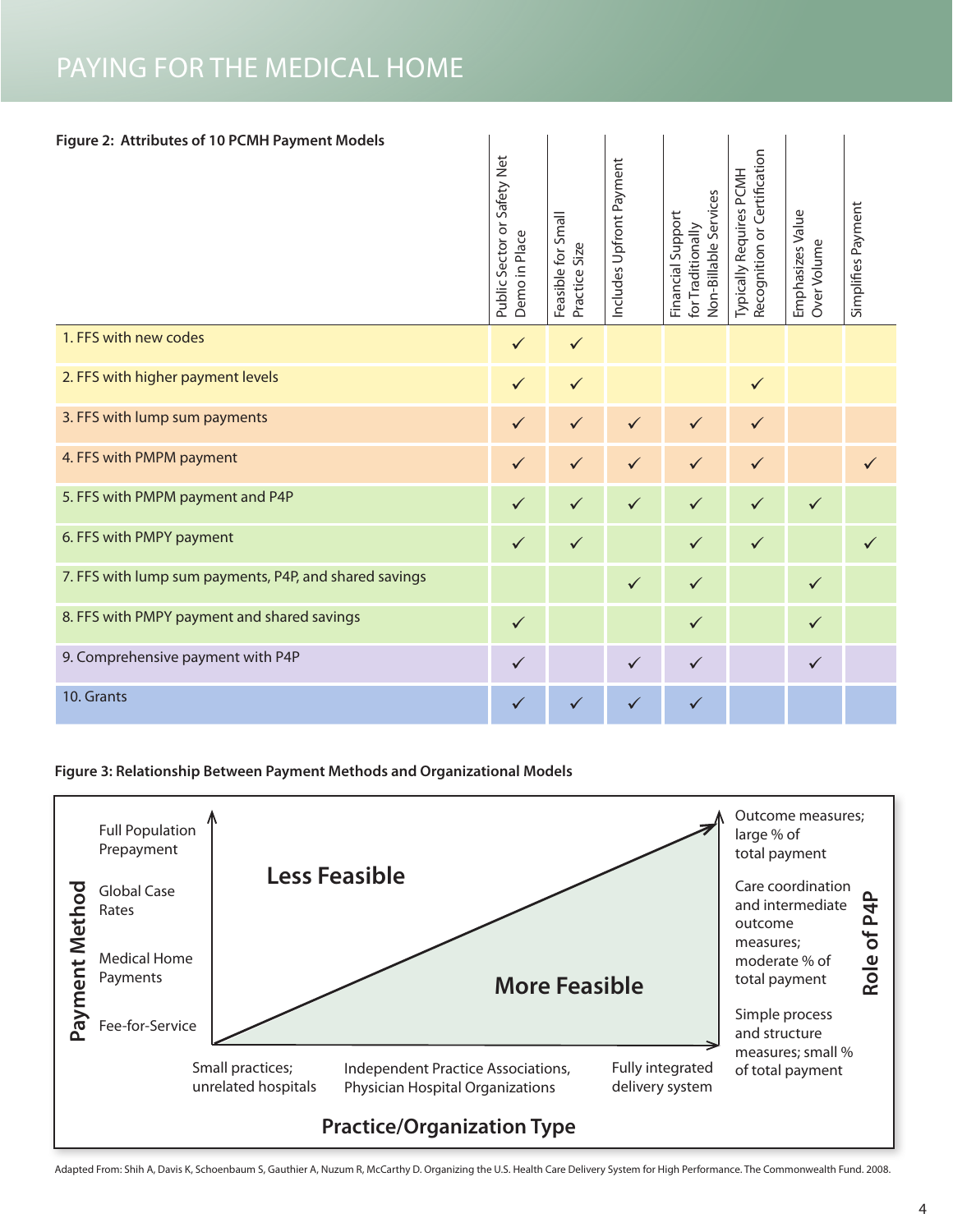### <span id="page-4-0"></span>PAYING FOR THE MEDICAL HOME

# **What Should Community Health Centers Do to Prepare for Transformed Payment?**

Community Health Centers (CHCs) must prepare to operate in a system that is not FFS. CHCs can and should actively participate in the national dialogue on payment reform. To prepare for the future of primary care payment, we recommend CHCs and other safety net providers:

- **1. Implement the PCMH model** and seek recognition for medical home achievement (NCQA PPC®-PCMH™, state recognition, etc.). Like private practices, most CHCs will need to engage in significant practice redesign before achieving the high-performing, patient-centered, medical home status required by most enhanced payment programs.
- **2. Participate in discussions on payment redesign.** Many state-based medical home initiatives involve multiple payer and provider representatives. These multi-stakeholder groups often develop payment design through a collaborative process. CHCs should make their voices heard in these discussions, as they can sometimes come to be dominated and directed by payers. CHCs should also make their need for enhanced payment known. While some will argue that CHCs receive higher payments than independent physicians, these payments are typically for costs other than those required of a medical home.
- **3. Prepare for performance-based payment.** While most early medical home initiatives provide supplemental payments, there is a strong trend towards performance-based payments. Under these arrangements, there is either a) a sizable P4P component linked to quality and/or efficiency measures, or b) a shared savings arrangement, under which eligibility for sharing any savings, or the extent of sharing, is contingent on performance on quality and, sometimes, efficiency measures.

The models described in this paper span the breadth of enhanced medical home funding provisions. As the healthcare landscape continues to change, some of these models will be tested on a larger scale and other models may be developed. The Safety Net Medical Home Initiative will provide updates on payment reform and other policy initiatives pertinent to medical home transformation in the safety net. For updates and additional information, refer to: www.qhmedicalhome.org/safety-net



# **What should CHCs do?**

- 1. Implement the PCMH model.
- 2. Participate in payment design activities where possible.
- 3. Prepare for performance-based payment.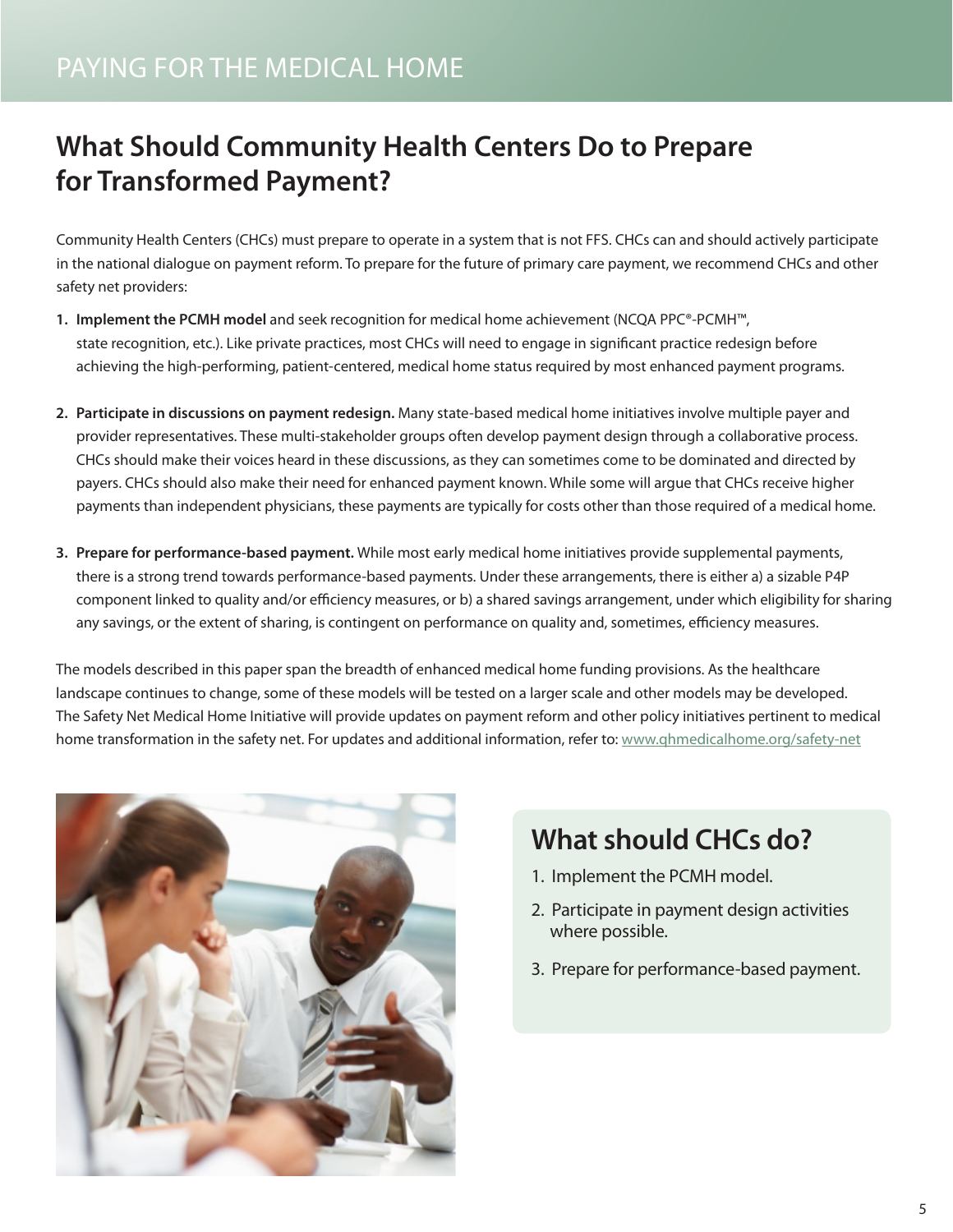# <span id="page-5-0"></span>**Glossary**

### ACOs

Accountable Care Organizations (ACOs) will be comprised of providers who voluntarily meet specified criteria, including reporting quality measures. ACOs will share in or fully retain the cost-savings they achieve for Medicare and Medicaid programs depending on the adopted payment model. ACOs are expected to manage the full continuum of patient care and are held accountable for overall costs and quality of care for a defined population. ACOs may be comprised of a variety of networks, from large integrated delivery systems to physician-led hospital groups, multispecialty practice groups, group physician practices or health center networks. ACOs may receive bundled or global payments for services, or contract on a shared savings basis.

#### Bundled Payments

Bundled payments occur at the chronic care condition or episode of care level. They make a single payment for all services related to a treatment or condition, potentially spanning multiple providers in multiple settings and may be adjusted for case severity. Providers assume financial risk for the cost of services associated with a particular condition or treatment as well as costs associated with preventable complications, but not for the occurrence of the medical conditions (insurance risk). Bundled payment supports coordination of care by sharing payment for treatment/ condition across multiple providers in multiple settings. Financial risk is mitigated by reinsurance or other ways to limit or cap risk. Bundled payments are seen as the middle ground between fee for service and global payment for all services.

#### Global Payment

Global payments, or capitation, bundle the payment at the patient level and are fixed dollar payments for the care received during a time period (month, year). Partial global payments cover primary care and/or specialty services. Full global payments cover primary, specialty, hospital, and other covered services. Global payments place providers at some risk for the occurrence of medical conditions (insurance risk) as well as management of occurring conditions (clinical risk). Providers are protected from the total insurance risk by risk adjustment of payments,reinsurance and other models which limit or cap risk. Global payments are designed to contain costs, encourage integration and coordination and reduce unnecessary services. Global payments may include added incentives for improving the quality of care. Global payment systems can be administratively complex for providers and require additional infrastructure to help manage financial risk. The risk and administrative burden in global payment potentially excludes small provider groups or solo practitioners.

#### Shared Savings

Shared savings arrangements are similar to global payment arrangements, except that the provider entity bears no risk for financial losses should expenditures exceed what was budgeted or targeted. Also, rather than have the provider entity retain all of the savings that it might generate through its efforts, those savings are shared with the payer. The extent to which savings are shared is often dependent upon performance on metrics that can assess access, patient experience, clinical quality and/or efficiency. Finally, shared savings arrangements are more likely than global payment arrangements to exclude some services (e.g., mental health).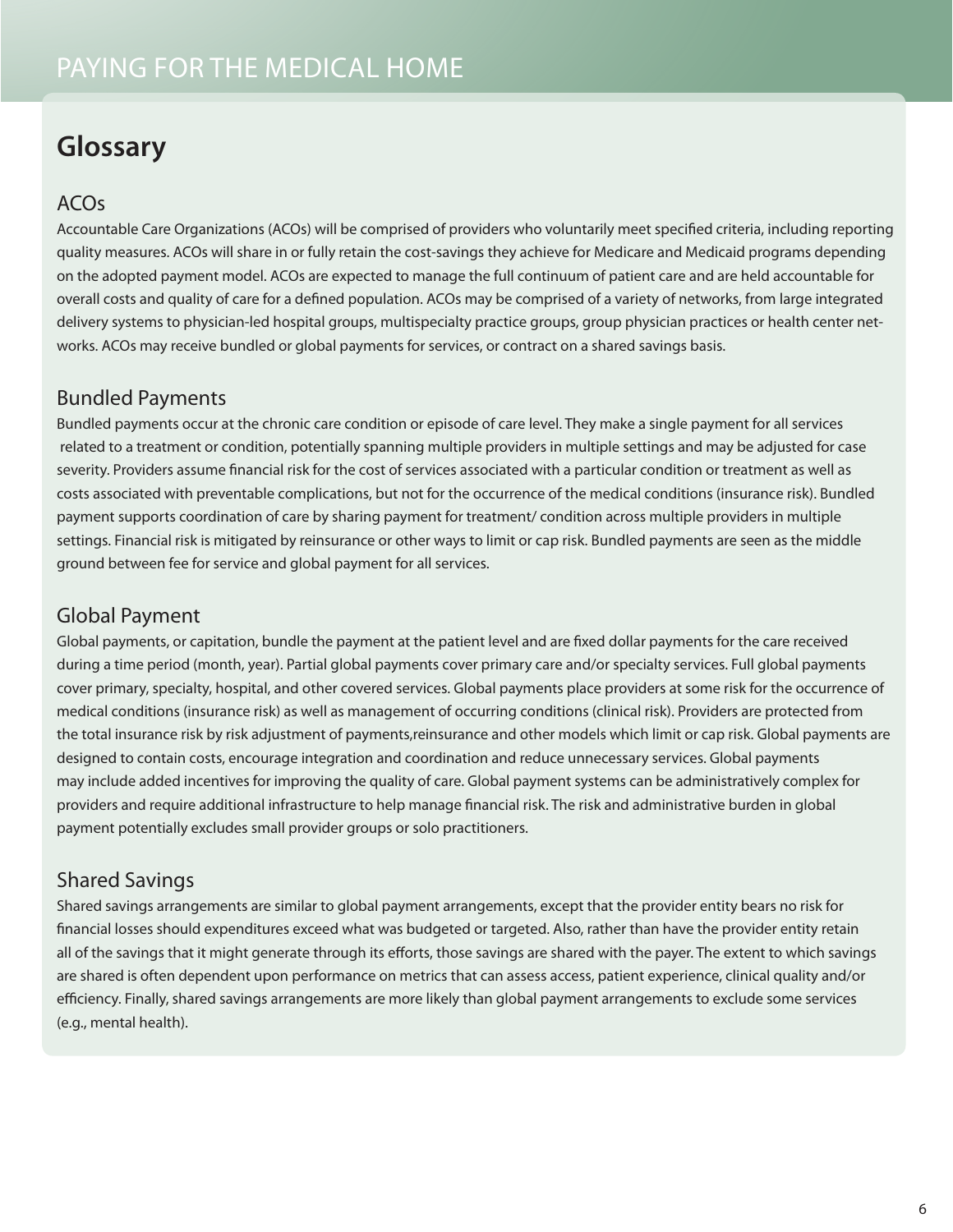## <span id="page-6-0"></span>**Resources**

The following are websites and journal articles that provide more information about payment models and the Patient-Centered Medical Home.

American College of Physicians. A System in Need of Change: restructuring payment policies to support patient-centered care. [click here.](http://www.acponline.org/advocacy/events/state_of_healthcare/statehc07_5.pdf) Published 2006. Accessed August, 2010.

American College of Physicians. Patient-centered medical home. [click here](http://www.acponline.org/running_practice/pcmh/). Accessed July, 2010.

Bailit M. Case Studies: reimbursements and incentive models. Bailit Health Purchasing. [click here.](http://www.bailit-health.com/clients/reimbursement.shtml) Accessed July, 2010.

Bitton A, Martin C, Landon BE. A Nationwide Survey of Patient-Centered Medical Home Demonstration Projects. *J Gen Intern Med.* 2010; 25(6):584–92.

Davis K. Paying for Care Episodes and Care Coordination. *N Engl J Med.* 2007; 356:1166-1168.

Gold M, Felt-Lisk S. Using Physician Payment Reform to Enhance Health System Performance. Mathematica Policy Research[. click here.](http://www.mathematica-mpr.com/PDFs/physpaybrief.pdf) Published December, 2008. Accessed August, 2010.

Guterman S, Davis K, Stremikis K, Drake H. Innovation in Medicare and Medicaid Will Be Central to Health Reform's Success. *Health Aff.* 2010; 29(6):1188–93.

Guterman S, Drake H. Developing Innovative Payment Approaches: finding the path to high performance. The Commonwealth Fund. [click here](http://www.commonwealthfund.org/~/media/Files/Publications/Issue%20Brief/2010/Jun/1401_Guterman_developing_innovative_payment_approaches_ib.pdf). Published June, 2010. Accessed June, 2010.

Patient-Centered Primary Care Collaborative. Patient-centered medical home: building evidence and momentum. [click here.](http://www.pcpcc.net/content/pcpcc_pilot_report.pdf) Published 2009. Accessed July, 2010

Shih A, Davis K, Schoenbaum S, Gauthier A, Nuzum R, McCarthy D. Organizing the U.S. Health Care Delivery System for High Performance. The Commonwealth Fund. [click here](http://www.commonwealthfund.org/~/media/Files/Publications/Fund%20Report/2008/Aug/Organizing%20the%20U%20S%20%20Health%20Care%20Delivery%20System%20for%20High%20Performance/Shih_organizingushltcaredeliverysys_1155%20pdf.pdf). Published August, 2008. Accessed July, 2010.

### **Terms**

**ACO:** Accountable care organization

**FFS:** Fee-for-service

**P4P:** Pay for performance

**PMPM:** Per member per month payment

**PMPY:** Per member per year payment

**PPACA:** Patient Protection and Affordable Care Act

**PPS:** Prospective payment system, a reimbursement mechanism where providers are paid a flat rate per case

**PQRI:** Physician Quality Reporting Initiative

#### **References**

1 Texas Medical Home Initiative. Patient-centered medical home: building evidence and momentum. Patient-Centered Primary Care Collaborative. [click here.](http://www.pcpcc.net/content/pcpcc_pilot_report.pdf) Published 2009. Accessed July, 2010

<sup>2</sup> Emblemhealth Medical Home High Value Network Project. Patient-centered medical home: building evidence and momentum. Patient-Centered Primary Care Collaborative. [click here.](http://www.pcpcc.net/content/pcpcc_pilot_report.pdf) Published 2009. Accessed July, 2010

<sup>3</sup> Colorado's Multi-payer Initiative. Patient-centered medical home: building evidence and momentum. Patient-Centered Primary Care Collaborative. [click here.](http://www.pcpcc.net/content/pcpcc_pilot_report.pdf) Published 2009. Accessed July, 2010.

4 Pennsylvania Chronic Care Initiative. Patient-centered medical home: building evidence and momentum. Patient-Centered Primary Care Collaborative. [click here](http://www.pcpcc.net/content/pcpcc_pilot_report.pdf). Published 2009. Accessed July, 2010.

<sup>5</sup> McCarthy D, Mueller K, Wrenn J. Geisinger Health System: achieving the potential of system integration through innovation, leadership, measurement, and incentives. The Commonwealth Fund. [click here.](http://www.commonwealthfund.org/~/media/Files/Publications/Case%20Study/2009/Jun/McCarthy_Geisinger_case_study_624_update.pdf) Published June, 2009. Accessed July, 2010.

<sup>6</sup> CDPHP Patient Centered Medical Home Pilot. Patient-centered medical home: building evidence and momentum. Patient-Centered Primary Care Collaborative. [click here.](http://www.pcpcc.net/content/pcpcc_pilot_report.pdf) Published 2009. Accessed July, 2010

7 Guterman S, Drake H. Developing Innovative Payment Approaches: finding the path to high performance. The Commonwealth Fund. [click here.](http://www.commonwealthfund.org/~/media/Files/Publications/Issue%20Brief/2010/Jun/1401_Guterman_developing_innovative_payment_approaches_ib.pdf) Published June, 2010. Accessed June, 2010.

<sup>8</sup> Health Reform Bills Side by Side (3/18/10 Draft). National Association of State Medicaid Directors. [click here.](http://hsd.aphsa.org/Home/home_news.asp) Published March, 2010. Accessed July, 2010.